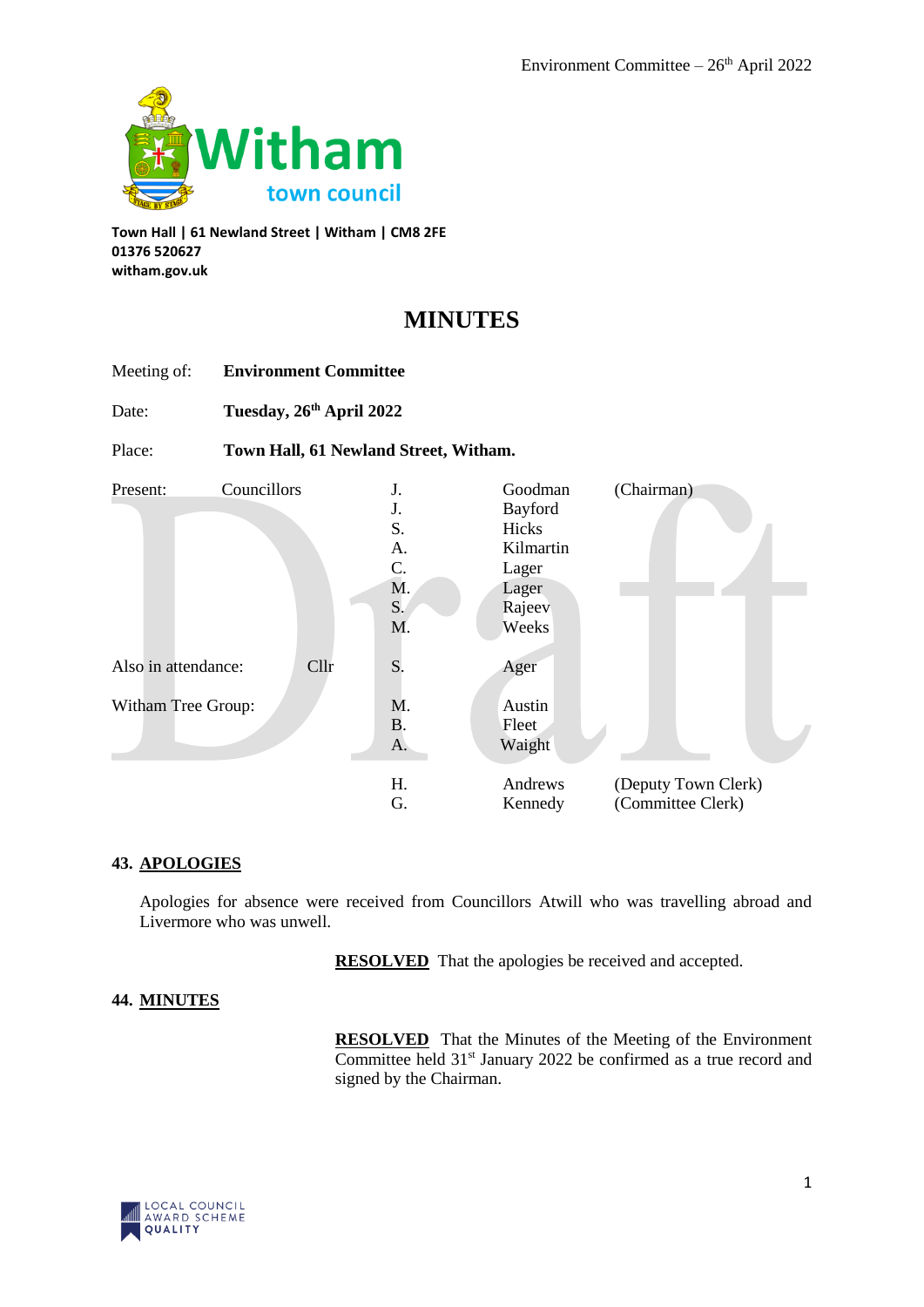## **45. INTERESTS**

No interests were declared.

### **46. QUESTIONS AND STATEMENTS FROM THE PUBLIC**

Councillor Ager referred to Minute 54 – Re-wilding Project. She suggested two areas for rewilding, one on the River Walk by Armond Road and the other in James Cooke Wood.

The Chairman thanked Councillor Ager for her comments and agreed that whilst they could be considered, it was District Council land that was required to be identified.

## **47. CLERK'S REPORT**

The Clerk's Report on matters arising was received.

It was noted that the ditch behind Ebenezer Close would require to be reinstated as it had been filled in by illegal fly tipping of garden waste which had caused problems with surface water.

**RESOLVED** That the report be received and information noted.

## **48. COMMITTEE INCOME, EXPENDITURE & BUDGET REPORT**

The committee income and expenditure report for the period  $1^{st}$  April 2021 – 31<sup>st</sup> March 2022 was received.

> **RESOLVED** that the income and expenditure report for the period 1<sup>st</sup> April 2021 to 31<sup>st</sup> March 2022 be received and noted.

## **49. WITHAM TREE GROUP**

(a) Report to the Town Council

The Chairman welcomed Mark Austin, Barry Fleet and Allan Waight from the Witham Tree to the Meeting.

Mr Fleet referred to their report which covered their activities for the seasons 2020 – 2021 and 2021 – 2022. He considered it an appropriate moment to look back and spoke about the accelerated planting over the past two years. Their great concern was that developers planted trees on new estates which invariably had no aftercare and consequently died. They would have five years to replant those trees which died so replant in year four. He considered that the system was flawed as there was a lack of enforcement. He referred to the Lidl site where all the trees had been recently removed regardless of whether they were living and all were replaced presumably again with no aftercare. Mr Fleet asked the Town Council to recognise this problem and apply pressure to Braintree District Council to ensure monitoring and prevent developers avoiding their responsibility.

He said that there was still a lot more work to be done with planting along Spa Road. They had been approached by the Templars Residents Association regarding planting around the playground to provide shade.

Members agreed that there was a unique partnership with the Town Council and the Tree Group and thanked all those who had contributed their expertise and energy. It was considered that there would be scope to lobby the District Council to extend developers' obligations regarding trees to

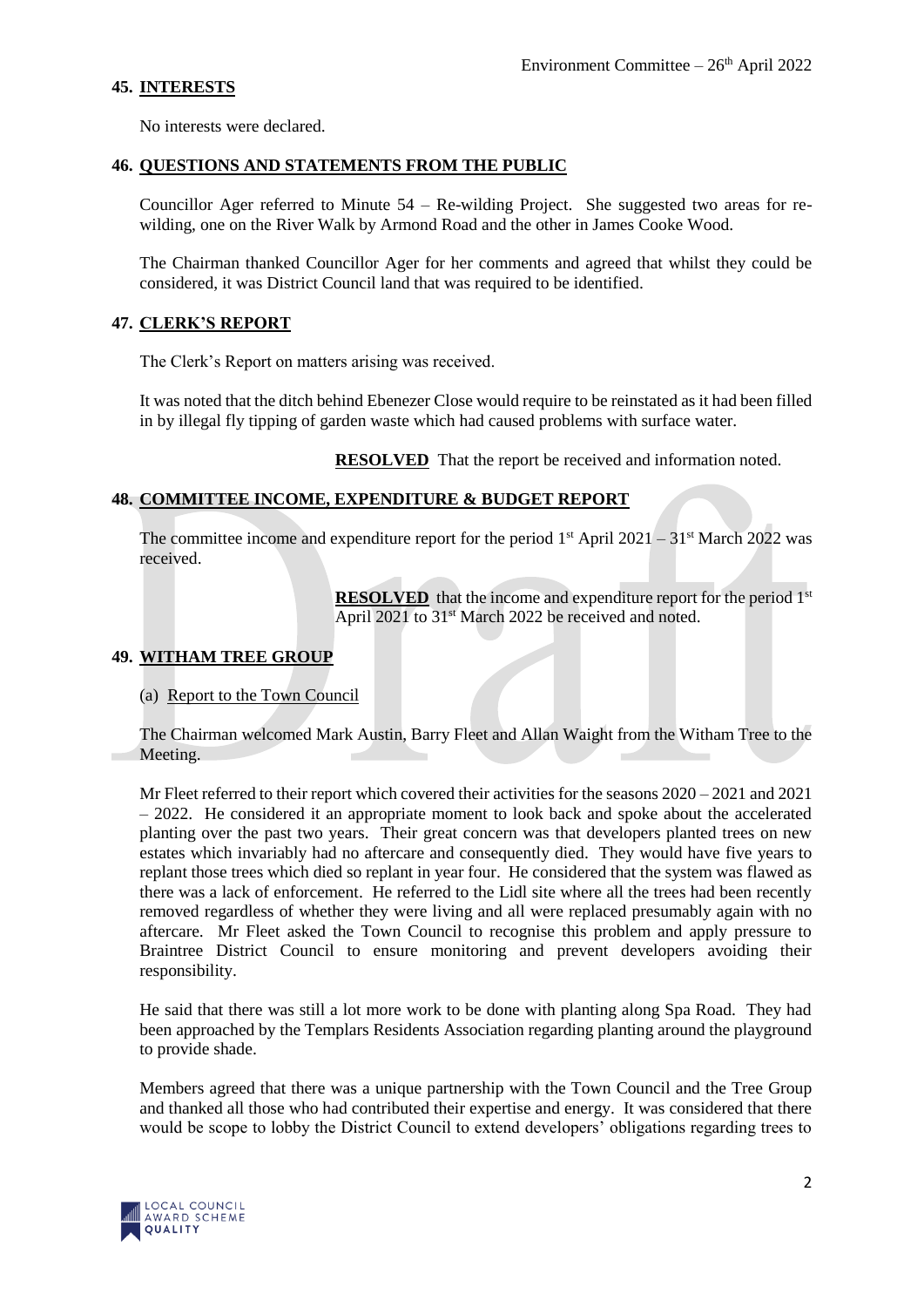ten years and could form part of the Local Plan documentation and should be discussed by the Neighbourhood Plan Steering Group.

In answer to a question it was explained that the Tree Group plant between November and March, April is routine maintenance and in the summer months every Thursday morning, for two and a half hours, six team members water trees which have been planted in the past two years. This means that they have a very low failure. They also plant whips with help of local volunteers but these are not watered.

A suggestion had been made that local developers could pay the Tree Group to water recently planted trees and they were asked to consider if this was viable.

> **RESOLVED** That the report be received and the Town Council's thanks to the Tree Group be recorded.

(b) Tree Group Minutes

The Tree Group Minutes for the meetings held  $22<sup>nd</sup>$  February and  $22<sup>nd</sup>$  March 2022 were received.

The Tree Group were informed that at the earlier Planning and Transport Committee Meeting it had been agreed to seek the assistance of the Tree Group to identify trees at Gimsons which could be subject to a Tree Preservation Order.

It was also agreed that the question of the Town Council ordering goods for the Tree Group and therefore not being subject to VAT should be revisited.

Mr Fleet said that the wooden signage for each end of the Memorial Park was waiting to be installed but the Interpretation Board was still to be designed. He added that the District Council's comment that it would not be possible to plant trees in Newland Street because of underground utilities was untrue as techniques including planting boxes could be used.

**RESOLVED** That the Minutes be received and the information noted.

### **50. OPEN SPACES MANAGEMENT SUB-COMMITTEE**

The Minutes of the Open Spaces Management Sub-Committee Meeting held 31<sup>st</sup> January 2022 were received.

**RESOLVED** That the Minutes be received and noted.

### **51. CLIMATE AUDIT PANEL**

The Minutes from the Climate Audit Panel Meeting held  $7<sup>th</sup>$  March 2022 were received.

Members agreed that an energy performance certificate should be obtained for the Town Hall.

**RESOLVED** That the an energy performance certificate be obtained for the Town Hall.

**RESOLVED** That the Minutes be received and noted.

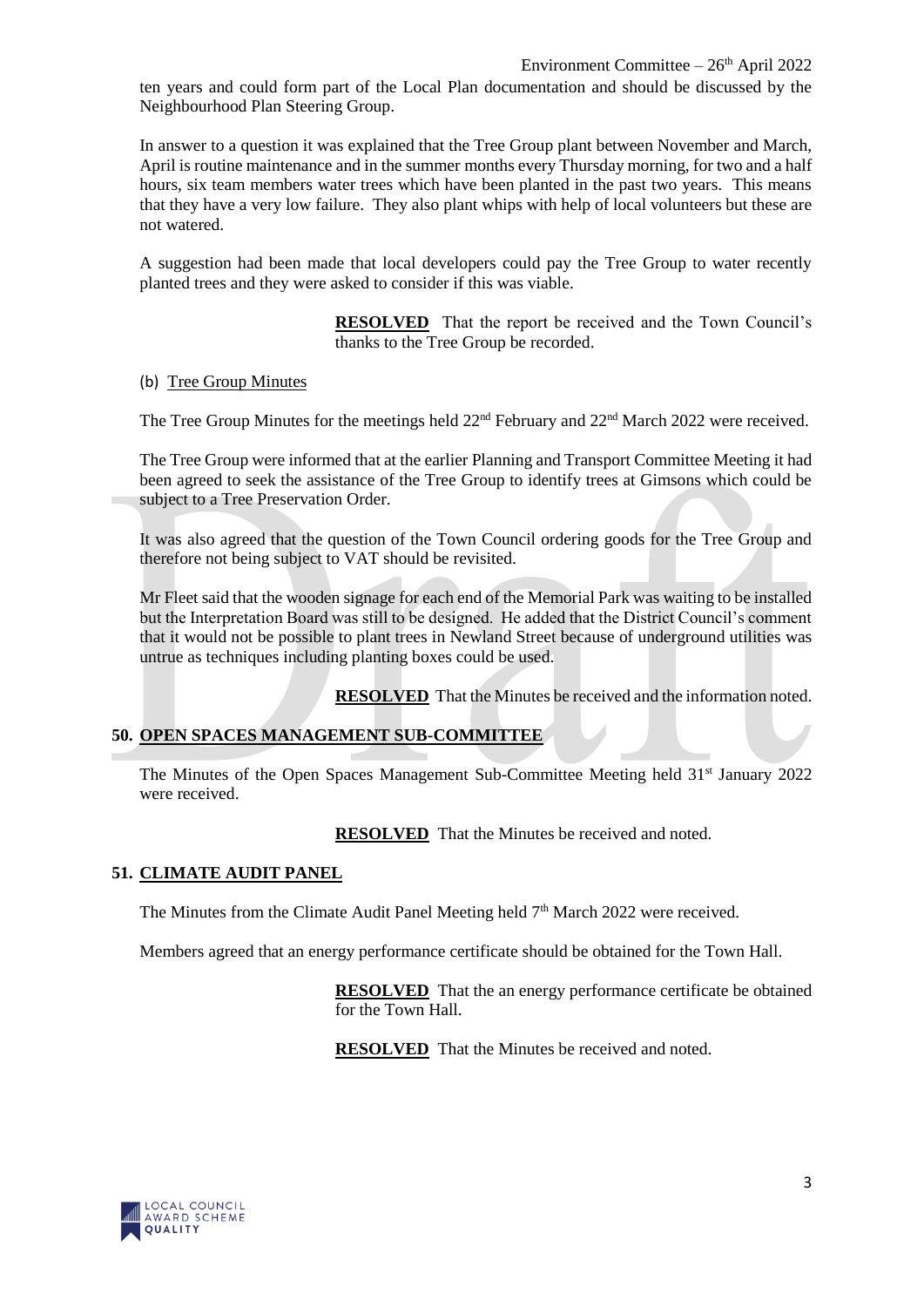#### **52. HIGHWAYS DEVOLUTION SCHEME**

(a) Update

The Deputy Town Clerk gave an update of the scheme. She explained that only a fraction of the funding had been used on the 26 jobs, machinery and training. She said that she was awaiting information as to whether the scheme would continue and be extended to allow additional work to be undertaken.

Members considered that public footpaths should be included in the scheme so that everyone could use them.

> **RESOLVED** That Councillors Goodman and M. Lager meet with Essex County Councillors Louis and Playle to discuss these issues before seeking a meeting with the Cabinet Member.

Councillor Ager then left the Meeting.

(b) Licence

A report was received regarding the Maldon Road/Blue Mills fingerpost licence.

**RESOLVED** That the report be received and noted.

### **53. RIVERWALK PATHS**

(a) Members were asked to consider walking the paths of the River Walk to get a better understanding of which paths needed remedial attention.

All Members present agreed that they wished to take part and that a hard copy of the surveyor's report would be provided.

> **RESOLVED** That a date for the walk be arranged and hard copies of the report sent to those Members present.

(b) The Deputy Town Clerk explained that she had contacted Essex County Council and been advised that as parts of the paths on the River Walk are registered as Cycleway Network 16, there would be no benefit in registering them as Public Rights of Way.

Members remembered that the Evangelical bridge had been replaced by Essex County Council as it was a Public Rights of Way and therefore had a duty to maintain in a safe condition.

The Deputy Town Clerk undertook to share the correspondence with Members.

**RESOLVED** That the information be received and noted.

#### **54. RE-WILDING PROJECT**

Information about Braintree District Council's re-wilding project was received and Members asked to consider suitable areas.

Members discussed where it would be appropriate to re-wild and decided the field off Ness Walk would be appropriate.